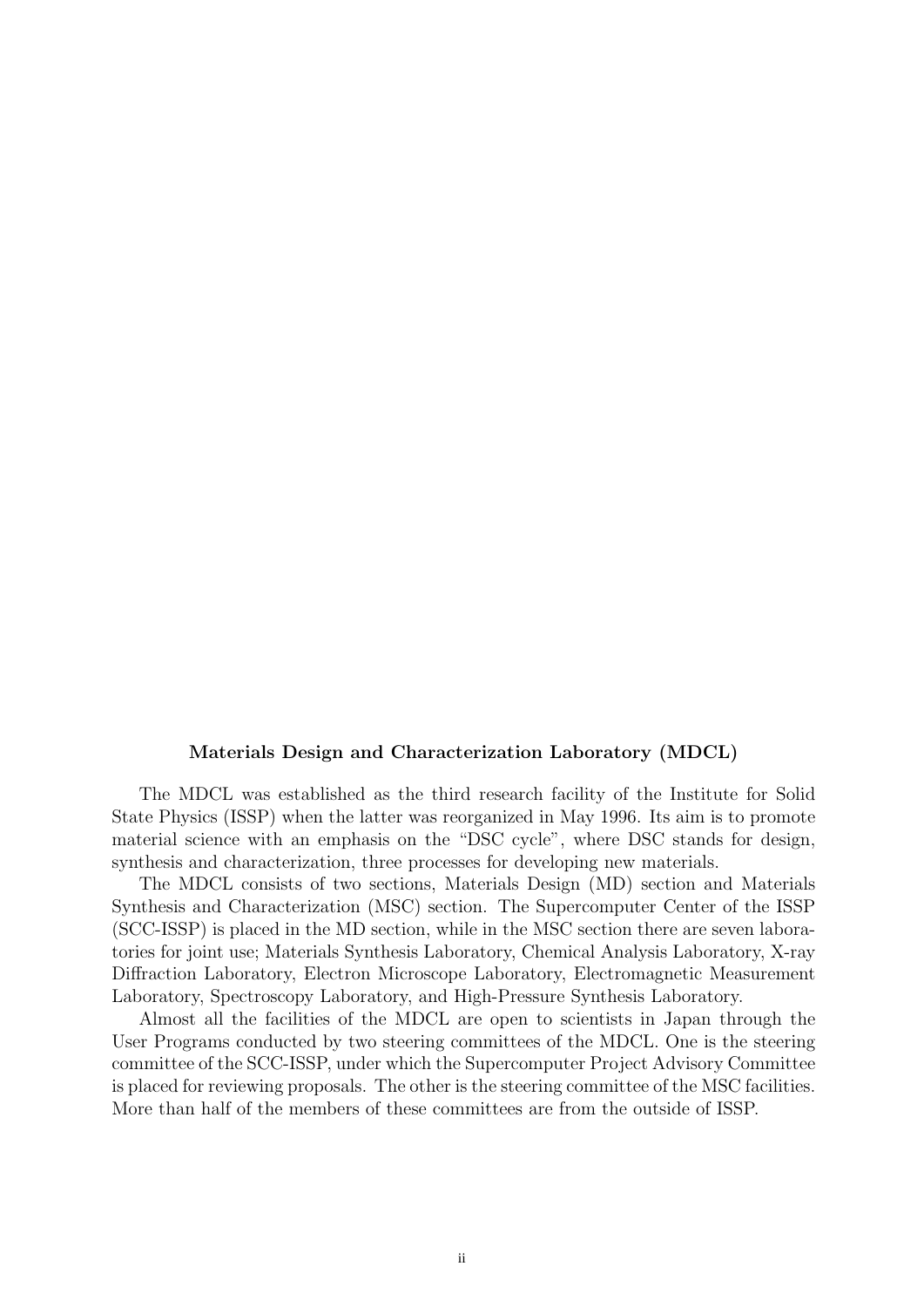## PREFACE

The Supercomputer Center (SCC) is a part of the Materials Design and Characterization Laboratory (MDCL) of ISSP. Its mission is to serve the whole community of computational condensed-matter physics of Japan providing it with high performance computing environment. In particular, the SCC selectively promotes and supports large-scale computations. For this purpose, the SCC invites proposals for supercomputer-aided research projects and hosts the Steering Committee, as mentioned below, that evaluates the proposals.

The ISSP supercomputer system consists of two subsystems: System B, which is intended for more nodes with relatively loose connections. In July, 2015, the SCC replaced the two supercomputer subsystems (SGI Altix ICE 8400EX and NEC SX-9) to one new system (System B, SGI ICE XA/UV hybrid system). The system B consists of 1584 CPU nodes, 288 ACC nodes, and 19 FAT nodes. The CPU node has 2 CPUs (Intel Xeon). The ACC node has 2CPUs (Intel Xeon) and 2GPUs (NVIDIA Tesla K40). The FAT node has 4CPUs (Intel Xeon) and large memory (1TB). The system B has totally 2.6 PFlops theoretical peak performance. The new system C (HPE SGI 8600) was installed in January, 2018. It consists of 252 nodes, and each node has 2 CPUs (Intel Xeon) and 192 GB of memory. The system C has totally 774 TFlops.

The hardware administration is not the only function of the SCC. Since 2015, the SCC has started "Project for advancement of software usability in materials science". In this project, for enhancing the usability of the ISSP supercomputer system, we perform some software-advancement activities such as implementing a new function to an existing code, releasing a private code on Web, and writing manuals. Two target programs were selected in fiscal year 2017 and developed software were released as DCore and  $H\Phi$  3.0. The SCC has also started a service for porting users' materials science software to General Purpose GPUs (GPGPU) since 2015. Three programs were selected for the GPGPU porting in fiscal year 2017.

All staff members of university faculties or public research institutes in Japan are invited to propose research projects (called User Program). The proposals are evaluated by the Steering Committee of SCC. Pre-reviewing is done by the Supercomputer Project Advisory Committee. In fiscal year 2017, totally 267 projects were approved. The total points applied and approved are listed on Table. 1 below. Additionally, we supported post-K and other computational materials science projects through Supercomputing Consortium for Computational Materials Science (SCCMS).

The research projects are roughly classified into the following three (the number of projects approved):

 First-Principles Calculation of Materials Properties (121) Strongly Correlated Quantum Systems (29) Cooperative Phenomena in Complex, Macroscopic Systems (117)

All the three involve both methodology of computation and its applications. The results of the projects are reported in 'Activity Report 2017' of the SCC. Every year 3-4 projects are selected for "invited papers" and published at the beginning of the Activity Report. In the Activity Report 2017, the following three invited papers are included: